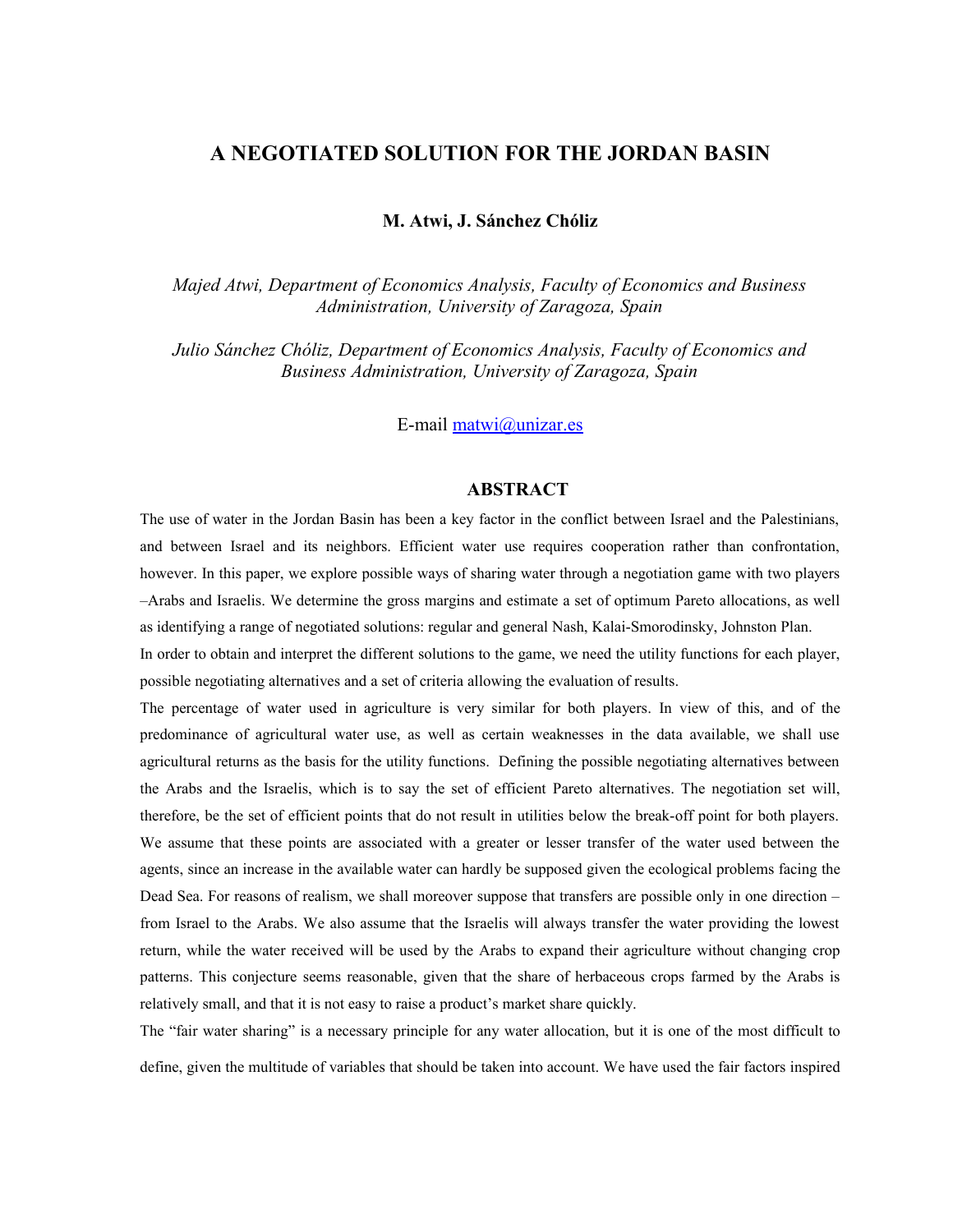in the Helsinki Rules developed by the International Law Association in relation to the fair use of water, as well as the criteria we have used to apply them in the present case.

As a first step, we assume that the break-off point for both players is the unavailability of water, therefore representing zero utility. On this assumption, we find four possible solutions, all based on the negotiating set and all revealing. Two are Nash negotiating solutions with and without lateral payments. The third is the Raiffa-Kalai-Smorodinsky solution, and the fourth is the proposal made in the Johnston Plan.

Under these conditions, the regular Nash solution without lateral payments is that maximizes the product of gains (utility less utility at the break-off level) for each player. Comparing the solution of this problem of maximization to the current status quo, Israel would lose around €130 million, and the Arabs would increase their income by some €336 million, raising overall utility by 20%. The transfer of water to the Arabs would be in the order of  $536.26 \text{ hm}^3$ , but the water actually used would be the same.

Assuming, in the context of negotiation games, that both Israel and the Arabs, the two players, can make lateral payments (i.e. mutual transfers of income), it is clear that the negotiating set will differ from that considered in the preceding case. Meanwhile, only solutions in which both players receive non-negative amounts and that add up in total to the maximum obtainable income will be considered negotiable. The maximum level of joint utility is greater than the obtained in the previous Nash solution. This point is not, however, the Nash solution. By symmetry alone, it can be seen the Nash solution with lateral payments.

The Raiffa-Kalai-Smorodinsky solution represents an alternative to the Nash solution. This solution for the two players is neither more nor less than the intersection between the negotiating set and the line joining the breakoff point and an ideal point which is the maximum utilities that can be achieved by the players within the negotiating set. The joint income produced is close to the amount obtained at the two previous calculated Nash negotiating solutions with and without lateral payments and it results in a gain of approximately 20% in income for the Arabs compared to the initial status quo.

We have also considered the solution proposed in the Johnston Plan (1953-1955), as well as those associated with various fair distribution criteria. If the water proportions proposed in the Johnston Plan for the Jordan Basin are applied to the flows in our game, the result obtained is the point in the negotiating set represented by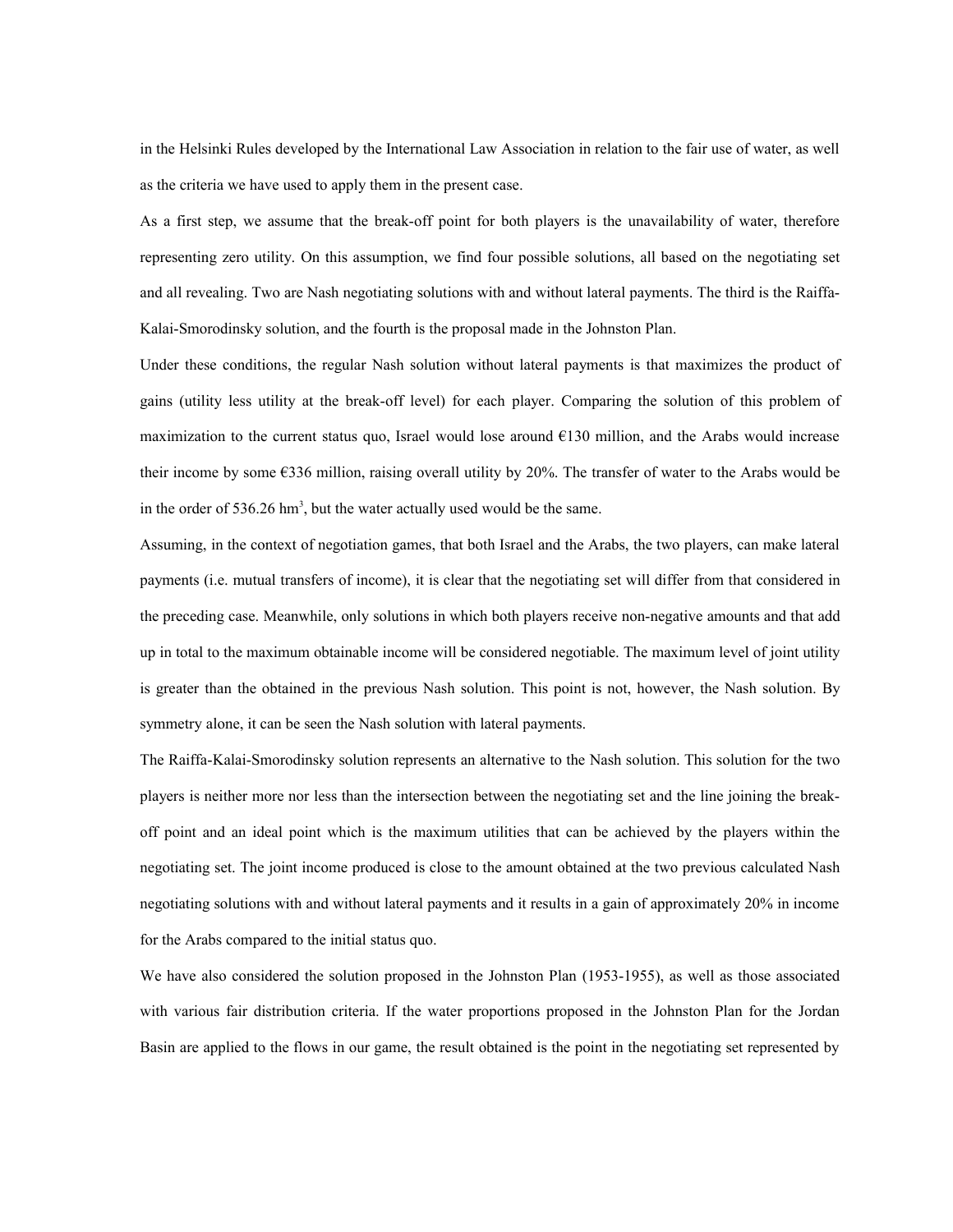the Johnston Plan. This is surprisingly close, indeed practically identical, to the Nash solution, proving the validity of the proposal made in the Johnston Plan, which 50 years on could still be rationally defended.

Up to this point, we have considered regular Nash negotiating solutions in which both players have the same negotiating power. To put this another way, the game treated both players symmetrically. In reality, however, players usually have different levels of negotiating power, and this assumption may be an appropriate avenue to approach the situation considered here, which is the sharing of water between Israel and the Arabs. For reasons of brevity, we shall look only at general solutions with break-off points at the origin and certain values of negotiating power. As might have been expected, the players increase their gains where they have greater negotiating power.

Nevertheless, the overall utility of the four solutions is very similar, and all of them would result in an increase of approximately 20% compared to the current status quo. All of this suggests that the 1955 Johnston Plan could be revisited as a starting point for present-day negotiations. However, it would be required some adjustment to make room for modern approaches to integrated, sustainable management, but the Plan proposals appear to provide an acceptable combination of the possible, the technical and the socially desirable. Meanwhile, *theoretical* fairness criteria, which are more favorable to the Arabs than the Johnston Plan, are not actually better in technical terms and could in any case only be achieved if the Arabs' negotiating position were much stronger than the Israelis'. At the same time, the status quo is not technically optimum and is only sustainable given a much stronger bargaining position on the part of the Israelis.

Finally, it should not be forgotten, however, that this proposed theoretical approximation solution to such a possible agreement using a simple Nash-type negotiation game, is merely an exercise, and that any on-theground solution would involve many other factors.